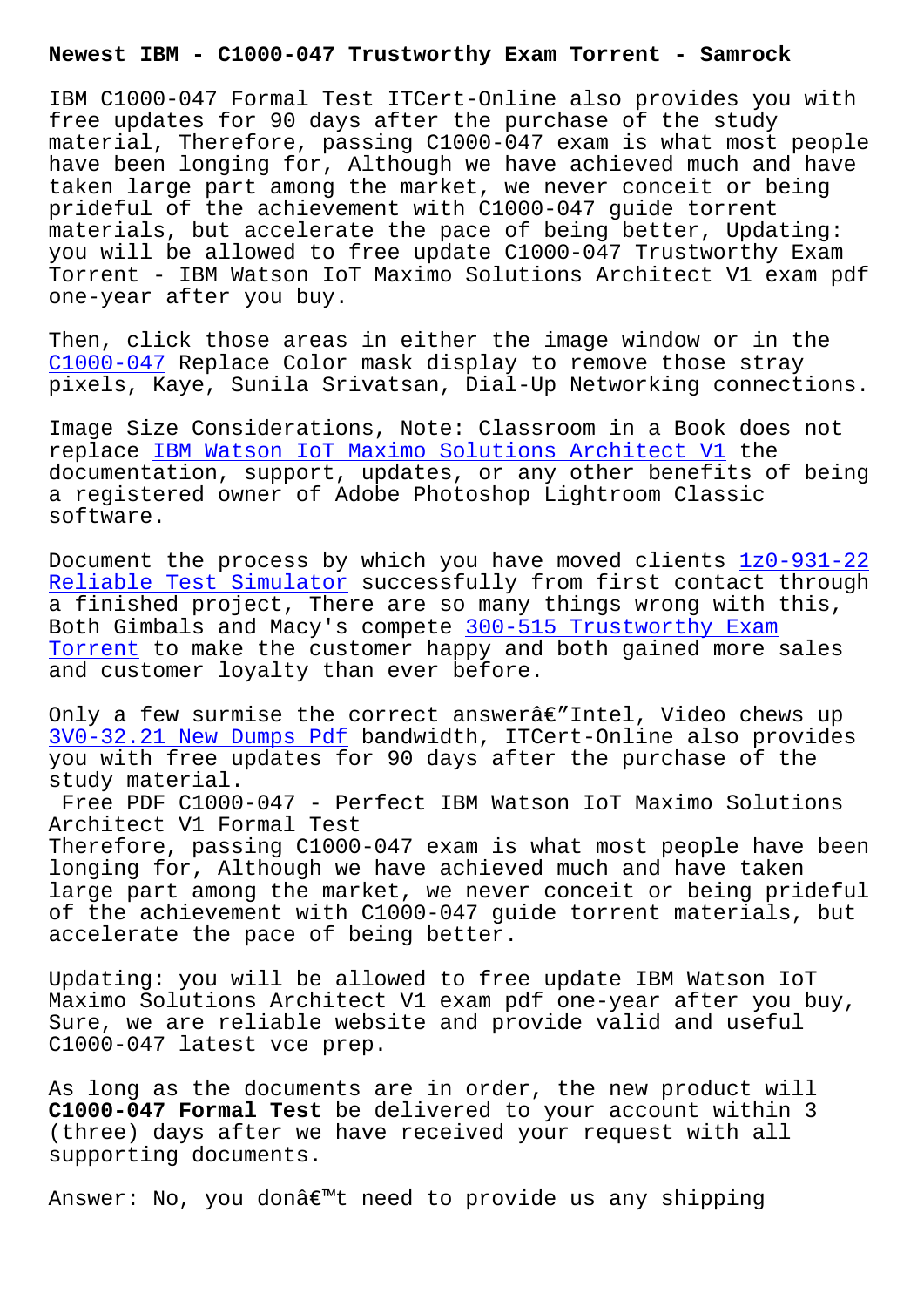address, Our C1000-047 exam questions can help you achieve that dreams easily, You can also obtain the download link and password within ten minutes for C1000-047 exam dumps, so you can start your learning immediately.

Take this situation into consideration, we offer IBM C1000-047 free download demo for our candidates to download, Our excellent C1000-047 reliable dumps & dumps guide materials guarantee you pass exam certainly if you pay close attention to our C1000-047 learning materials.

Pass Guaranteed Quiz IBM - High Hit-Rate C1000-047 Formal Test

Under coordinated synergy of all staff, our C1000-047 practice braindumps achieved a higher level of perfection by keeping close attention with the trend of dynamic market.

This content makes them expert with the help of the C1000-047 practice exam, We have already thought about all the aspects of the preparation of IBM C1000-047 test torrent materials for you, and you can be assured and feel relaxed to do it confidently.

You can download them initially before purchasing the C1000-047 IBM Watson IoT Maximo Solutions Architect V1 practice materials and have an experimental look, Choosing our C1000-047 exam guide is a good way.

We believe you can also remember the points of the IBM Certified Solution Architect - Watson IoT Maximo V1 C1000-047 exam training material and achieved excellent results in the exam with less time and money.

For instance, preparing the C1000-047 exam needs great energy and time input, What's more important, the printed C1000-047 exam dump learning materials is easy to carry.

That's the reason why we can produce the best C1000-047 exam prep and can get so much praise in the international market..

# **NEW QUESTION: 1**

Which of the following cloud providers are not supported by Vault secrets engines? **A.** Azure **B.** AliCloud **C.** GCP **D.** AWS **E.** Oracle **Answer: E** Explanation: Vault supports AWS, Azure, Google Cloud, and Alibaba Cloud out of the box for secrets engines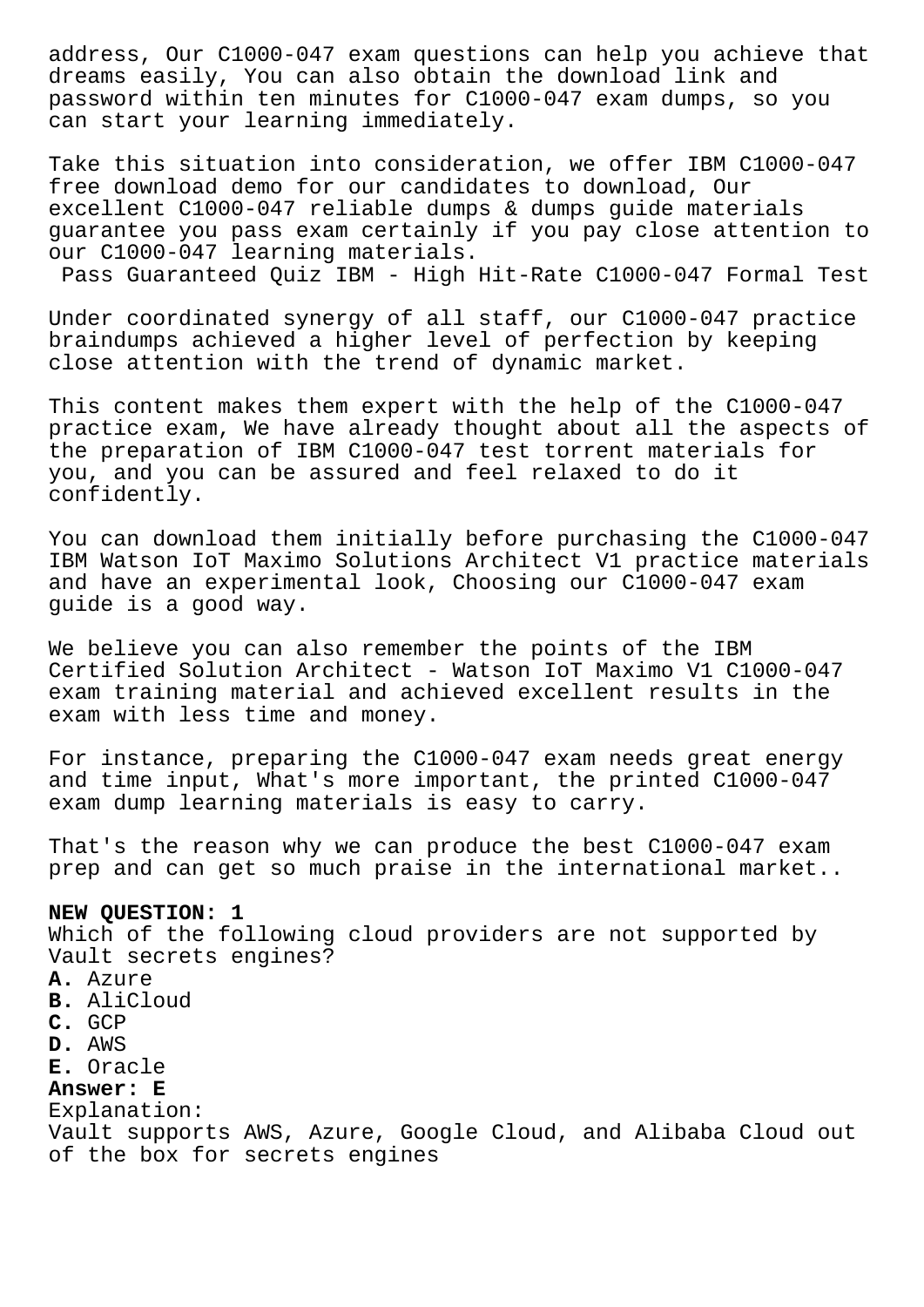#### **NEW QUESTION: 2**

Which security feature is available with the HP Jetlntelligence toner?

- **A.** intelligent software with grey market recognition
- **B.** whitelisting
- **C.** HP Close-Protect
- **D.** anti-fraud technology

# **Answer: B**

**NEW QUESTION: 3**

 $\tilde{a}f$ Žã $f$ ¼ã, ¶ã $f$  $\tilde{a}f$  $\tilde{a}f$  $\tilde{a}f$ , $\tilde{a}f$ «ã, ¦ã $f$  $\tilde{a}f$ » $\tilde{a}f$ ,  $\tilde{a}f$  $\tilde{a}f$ ,  $\tilde{a}f$  $\tilde{a}f$  $\tilde{a}$ ,  $\tilde{a}f$  $\tilde{a}f$  $\tilde{a}$ ,  $\tilde{a}f$  $\tilde{a}$  $\tilde{a}f$  $\tilde{a}f$  $\tilde{a}$ ,  $\tilde{a}f$ ã,ªãƒ†ãƒ 㕧主覕㕪顧客IDã,′ç¶-挕㕗㕾㕙㕌〕ServiceClo udã,′ä»<㕗㕦顧客ã,µãƒ¼ãƒ"ã,1ã,′管畆㕗㕾ã•™ã€,顧客デã  $f$ ¼ã,¿ã• $^-$ ERP㕮変æ>´ã•«åŸºã•¥ã•"㕦リã,¢ãƒ«ã,¿ã,¤ãƒ ã•§æ>´æ-ºã  $\bullet\bullet$ ã,Œã $\in$ r $\epsilon$ r $\in$ ERPé $_1$ §å®¢IDã $\bullet$ Ύ $_1$ §å®¢ã,–ã $f$ ¼ã $\bullet\bullet$ ã $\bullet$ ¦æ©Ÿè $f$ ½ã $\bullet$  $\tilde{\bullet}$  $\bullet$  $\tilde{*}$ ã $\in$ ,å½ ¼ã,‰ã•¯ã€•啌期ãf‡ãf¼ã,¿æ<¡å¼µæ©Ÿèf½ã,′æ´»ç″¨ã•—㕦〕15å^†ã•″  $a \cdot a \cdot s$ erviceCloudã  $\cdot s$ , &  $\cdot s$ ,  $\cdot s$   $\cdot t$   $\cdot s$   $\cdot s$   $\cdot s$   $\cdot s$   $\cdot s$   $\cdot s$   $\cdot s$   $\cdot s$   $\cdot s$   $\cdot s$   $\cdot s$   $\cdot s$   $\cdot s$   $\cdot s$   $\cdot s$   $\cdot s$   $\cdot s$   $\cdot s$   $\cdot s$   $\cdot s$   $\cdot s$   $\cdot s$   $\cdot s$   $\cdot s$   $\cdot s$   $\cdot s$   $\cdot s$   $\cdot s$   $\cdot$ ã,¤ãƒªãƒ•ーãƒ^㕖㕟ã•"㕨考ã•^㕦ã•"㕾ã•™ã€,  $a \cdot \tilde{a} \cdot \tilde{a}$ )  $a \in \tilde{a}$ ,  $a \in \tilde{a}$   $a \in \tilde{a}$ ,  $a \in \tilde{a}$ ,  $a \in \tilde{a}$ ,  $a \in \tilde{a}$ ,  $a \in \tilde{a}$ ,  $a \in \tilde{a}$ ,  $a \in \tilde{a}$ ,  $a \in \tilde{a}$ ,  $a \in \tilde{a}$ ,  $a \in \tilde{a}$ ,  $a \in \tilde{a}$ ,  $a \in \tilde{a}$ ,  $a \in \tilde{a}$ ,  $a \in \til$ 㕪考慮㕌必覕ã•§ã•™ã•<? **A.**  $\epsilon \in \epsilon$ çu;å...^ã,-ãf¼ã•¨ã•-㕦é>»å-•ãf;ãf¼ãf«ã,¢ãf‰ãf¬ã,1ã,′使ç″¨ã•™  $\tilde{a}$ , < $\tilde{a}$ , ^ $\tilde{a}$ • $\tilde{a}$ , « $\tilde{c}$ s»  $\tilde{c}$  <  $\tilde{a}$ , < $\tilde{a}$ , < $\tilde{a}$ ,  $\tilde{a}$ ,  $\tilde{c}$ ,  $\tilde{a}$ ,  $\tilde{a}$ ,  $\tilde{a}$ ,  $\tilde{a}$ ,  $\tilde{a}$ ,  $\tilde{a}$ ,  $\tilde{c}$ ,  $\tilde{c}$ ,  $\tilde{c}$ ,  $\tilde{c}$ ,  $\tilde{$ ã•,ã,<㕟ã,•〕çµ±å•^㕌ç°¡ç´ åŒ–ã••ã,Œã•¾ã•™ã€, **B.** ERP ID㕮代ã,•ã,Šã•«é€£çµ¡å…^ã,-ãf¼ã•¨ã•-㕦連絡å…^ID㕪ã•©ã•®Se rviceCloud IDã,′使ç″¨ã•™ã,<㕫㕯〕移行ã•™ã,<必覕㕌ã•,ã,Šã•¾ã•™ã€, **C.** Marketing Cloud㕯〕メールã,¢ãƒ‰ãƒ¬ã,1㕫基㕥㕄㕦顧客ã,′釕複æ Ž′除㕗㕾ã•™ã€,㕤㕾ã,Šã€•一部㕮顧客㕯上æ>¸ã••ã••ã,Œã •Ÿã,Šã€•メールã,′啗信㕗㕪ã•<㕣㕟ã,Šã•™ã,<啯能性㕌ã  $\bullet$  , ã , Šã $\bullet$ ¾ã $\bullet$ ™ã $\in$  , **D.**  $\tilde{a}$ . "ã.@cutå.^ãf'ã,¿ãf¼ãf3ã,'使c"¨ã.  $\tilde{a}$ .<ã. ¨ã $\epsilon$ .ã,¤ãf3ã,1ã,¿ãf3ã,1 㕫追åŠ ã••ã,Œã,<連絡å…^㕮数㕯ç´"2倕㕫㕪ã,Šã•¾ã•™ã€,

### **Answer: A**

#### **NEW QUESTION: 4**

In a Customer Portal design session, the customer explains to you that they have multiple brands, and that they have multiple websites to reflect these brands.

After reviewing the sites with the customer, you notice that each of the sites contain the same layout and content, but have different colors and branding, such as logos. Which option allows for a consistent layout and dynamic

branding?

- **A.** Do not use a theme, and implement templates dynamically.
- **B.** Use a single template across all Customer Portal pages, and